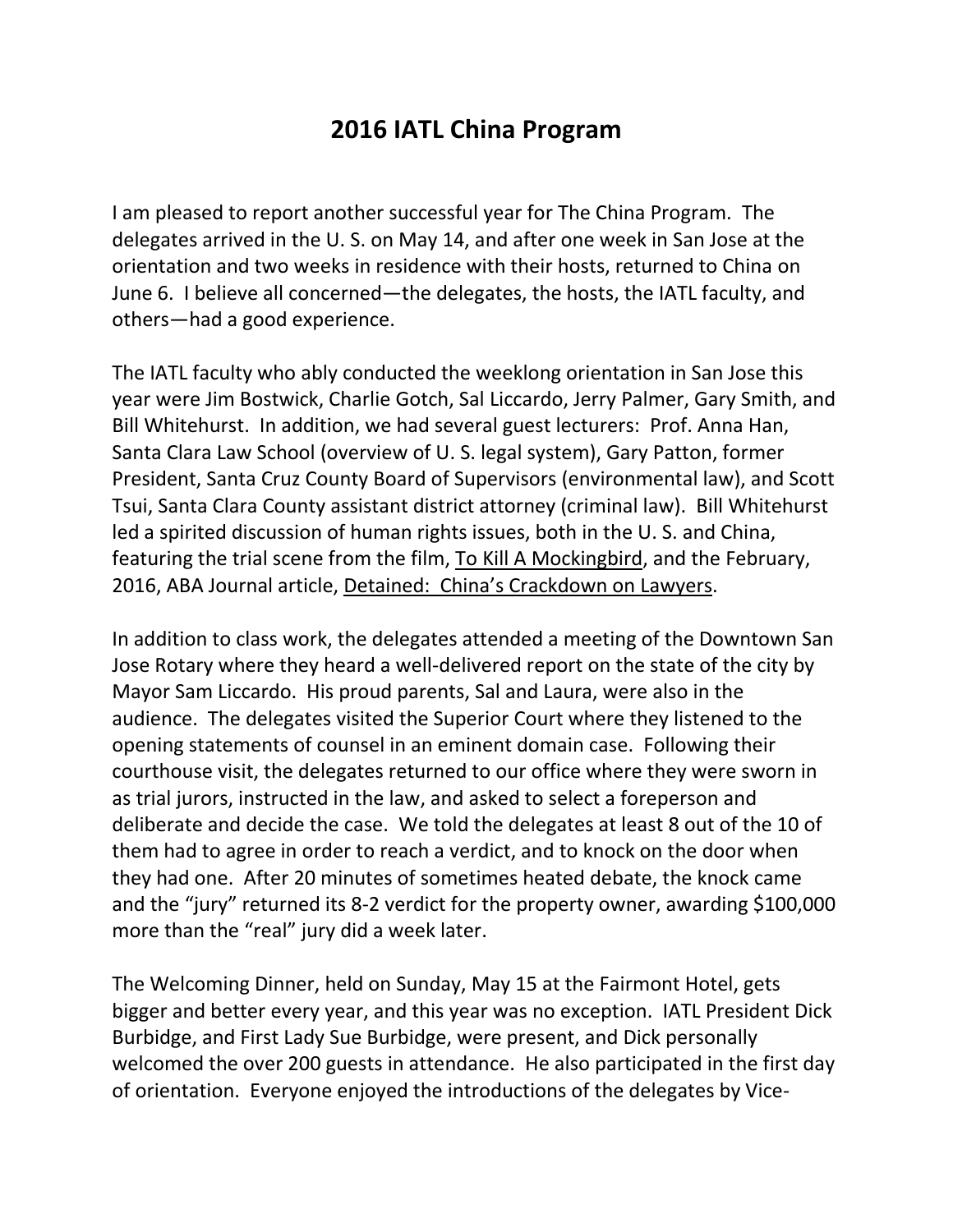President Mark White, with China Program adviser Yabo Lin acting as his English interpreter. As always, Carol Ann Hobby, Miss Alabama, was the hit of the evening.

The dinner speaker this year was Cameron Kerry, former Secretary of Commerce and brother of Secretary of State, John Kerry. Our speaker told of his experiences dealing with China as Secretary of Commerce, and concluded with the following:

*"Perhaps most contradictory to the rule of law as opposed to the rule of man are the increasing detentions of rights lawyers.* 

*"Here, I am reminded of a story that the writer Jane Mayer tells in her book, 'The Dark Side,' about U. S. use of detention and torture in the aftermath of the 9/11 attacks. She tells of a dinner in Washington not long after 9/11 attended by Robert Mueller, then the Director of the FBI, at which a liberal-minded guest was asking a lawyer representing detainees at the Guantanamo Bay how he could possibly represent such evil people. Later, Robert Mueller, whose FBI is deeply involved in counter-terrorism, stood up to give a toast, which he gave to the lawyer, 'for doing what lawyers do.'*

*"Lawyers do what lawyers do. Representing unpopular defendants is not picking quarrels, and advocating enforcement of laws and the Constitution is not disrupting order.* 

*"When he set China on the course toward rule of law over the rule of persons, Deng Xiaoping said that China will need hundreds of thousands of lawyers. Those lawyers need to do what lawyers do.* 

*"Progress is a long march that does not move consistently in one direction. Legal realists and their intellectual heirs, critical legal studies thinkers, may view law as an instrument of those in power, but the goal of true rule of law is something that transcends political power."*

Quite inspiring, and a good start to our orientation week.

Following their week in San Jose, the delegates traveled to the homes of their hosts for a two-week visit. The hosts this year were Karen and Brian Burgess in Austin, TX; Tom and Joyce Comerford in Winston-Salem, NC; Fred and Robin Cunningham in Palm Beach Gardens, FL; Tom and Julie Edwards in Jacksonville, FL; Mark and Susan Fredkin in Monte Sereno, CA; Mike and Bekki Haggard in Coral Gables, FL; Mike and Arlynna Livingston in Honolulu, HI; Pam and Craig Mackey in Denver, CO; Frank and Tracy Neuner in Lafayette, LA; and Jack and Anita Scarola in West Palm Beach, FL. We received many warm emails from both hosts and delegates reporting the good times they had. (See attached examples.)